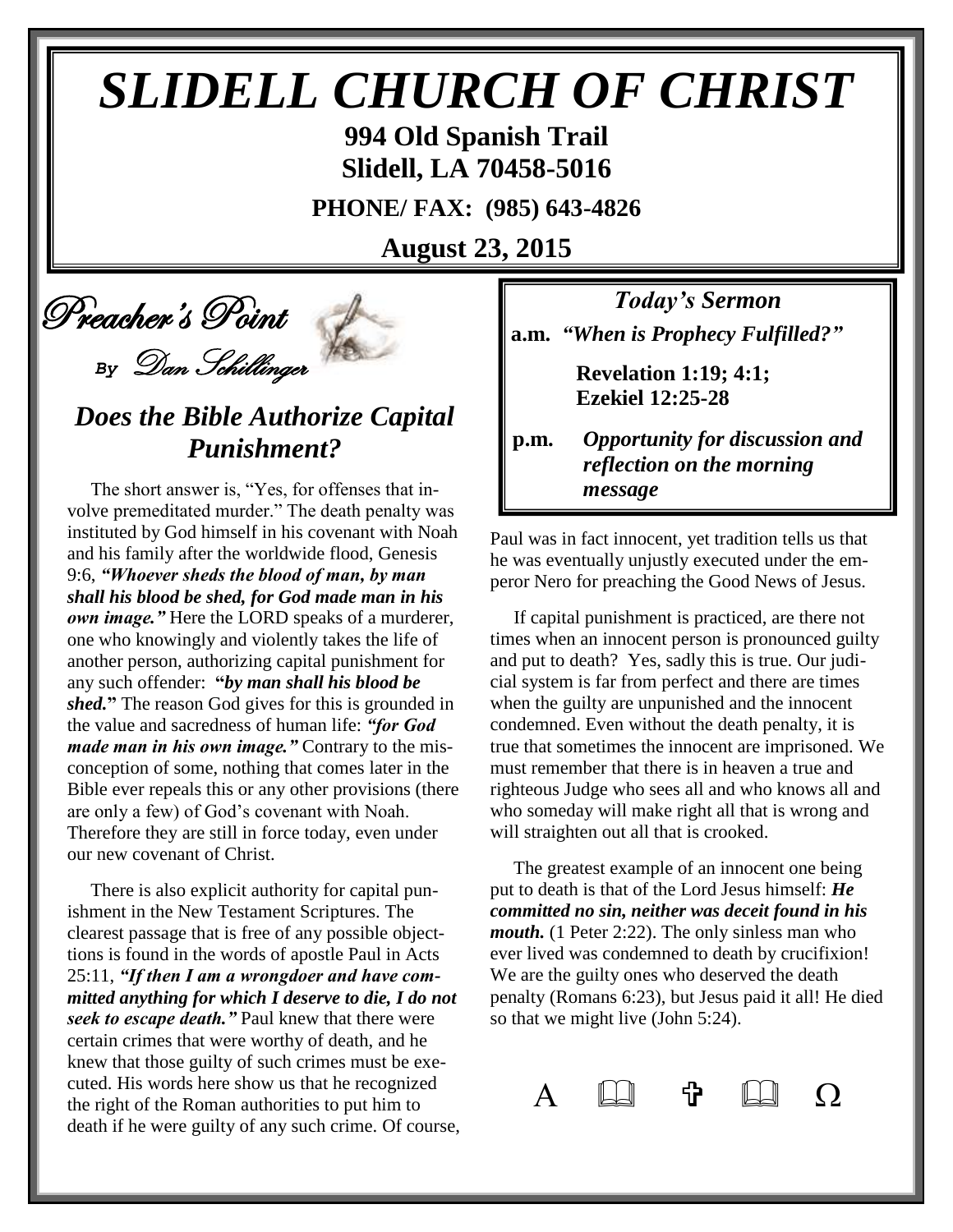#### **Welcome Visitors**

**We are pleased to have the opportunity to welcome you to our service. We think you will find our congregation family to be one that enthusiastically embraces newcomers and warmly welcomes them into our fellowship. We hope you feel right at home as you join us in worship, praise and thanksgiving.**

## "*REMEMBER IN PRAYER &* " *ENCOURAGE"*

With Visits, Calls, & Cards

 **Jesse Fowler -** healing from a recent heart attack and subsequent surgical stent implantation.

 **Dwight Jones** - has surgery scheduled at the end of this month to remove his prostate, which is displaying some malignancy.

 **Angel Mangus** (of Houston, TX, niece of Carl Mangus) - afflicted with inoperable stage 4 brain cancer.

**Charles Espadron** (Claudia's brother, in Atlanta) - diagnosed with cancer in one lung. Because of his weak heart, doctors see no treatment options.

 **The bereaved family of the late Sean Acer** (who was a friend of Kathy Pederson's family) - he suddenly died of a brain aneurism in his Slidell home Thursday at age 38, leaving behind a wife and two children.

 **Shirley Ervin** - healing at home from recent neck surgery.

 **Joshua Hankins** (Cheri's grandson, in Arkansas) - healing from an infection and burst eardrum.

 **Stephanie Smith** (sister of Kevin Cox) - needs surgery for her right shoulder, but a calcium deficiency won't permit this now.

 **Jeff Vaccaro** - for the healing a recent sunburned blisters on both legs.

**Elery Martin** (friend of the Caseys, near Montgomery, AL) - five year old girl experiencing seizures, awaiting recent tests results.

**Zach Steele** - for success and healing through the process of receiving his long-awaited bone marrow transplant.

**Cecilia McDonald** (Kate's mom, in Pleasanton, Texas) - thanksgiving that her physical condition has improved well enough for her to attend church. Pray that her health continues to improve while she receives in-home care.

**Rosa Nuñez** (good friend of the Vargas family) - having serious painful health problems.

**Jessica Fowler** (Jesse and Shirley's granddaughter, a resident of Lockport, LA**)** - has some vexing problems besetting her.

**Terri Jones** - pray that she'll come to feel better through her negative phases in her Epstein-Barr disorder.

**Dale Epperley** - awaiting a new prosthesis to that will relieve the pain and inflammation in his leg.

**Gerald Molina** - still seeing doctors for spinal stenosis.

**Jace Roig** (newborn son of Colton Roig) - is home and gaining weight. But he is still afflicted with an arachnoid cyst in his brain, and cardiac openings that have not yet healed.

**Sharon Honoré** (sister of Anita, and a member at the Crowder Blvd. church) - has advanced breast cancer.

 **Maria Aurelia Alsaro** (Marisol's mother, in Costa Rica) - afflicted with kidney problems.

 **Clara Leonard** - overall pain continues to subside somewhat, though her ankle bothers her now.

 **Mildred Tymkiw** - trying to schedule outpatient heart-valve surgery soon, at Ochsner Hospital in Metairie.

 **Bobby Leonard** - awaiting test results from his recent appointment with a kidney specialist.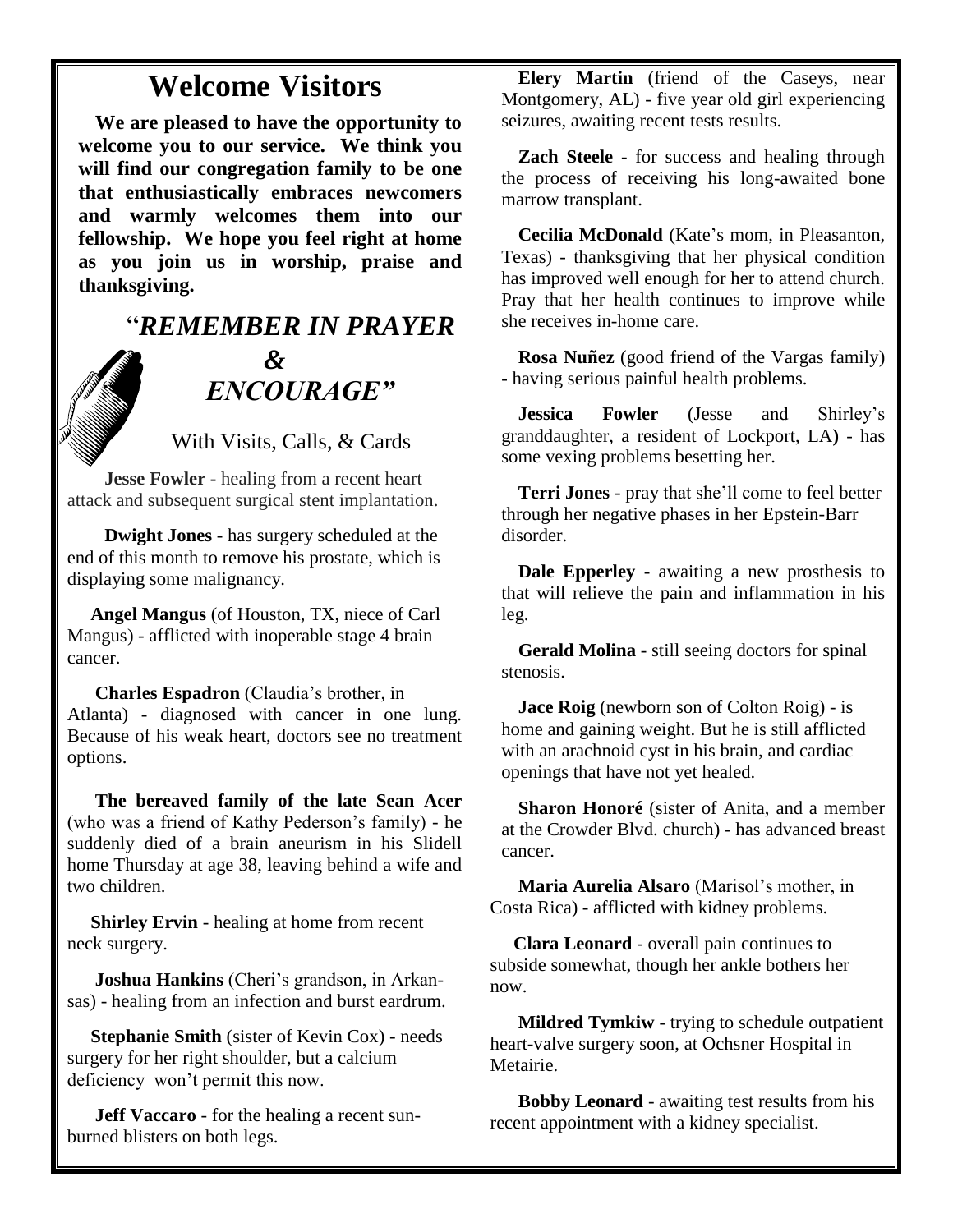**Micah Casey -** healing from a finger cut.

 **Chad Michael** - a recent visitor who is undergoing hardships.

**Pray for all who are travelling.**

**Pray for Latino evangelism in our area.**

**Pray for our elders: Courtney Cheri, Dwight Jones and Gerald Molina.**

**Pray for President Obama and all our elected officials.**

**Pray for our men and women in our armed forces, both here and abroad!**

#### **\* \* \* \***

#### *The Epistles: Applying Them Today*

Adapted from Fee & Stuart, *How to Read the Bible for All Its Worth* (3rd edition)

We have been discussing the subject of how to apply the New Testament epistles to our lives today. The area of application of any sort of literature to our lives today is called is called *hermeneutics*. What is the hermeneutics of the New Testament epistles, that is, what do these texts mean to *us*?

*The Problem of Particulars that Are Not comparable*

 The problem here has to do with two kinds of texts in the Epistles:

- 1) Those that speak to First Century issues that for the most part are without any Twenty-First Century counterparts, and
- 2) Those texts that speak to problems that could *possibly* happen also in Twenty-First Century but are highly unlikely to do so.

What does one do with such texts, and how do they address us? Or do they?

 An example of the first kind of text is to be found in 1 Corinthians 8-10, where Paul speaks to three kinds of issues:

(1) Christians who are arguing for the privilege of

 continuing to join their pagan neighbors at their feasts in the idol temples (see 8:10; 10:14-22),

- (2) The Corinthians' calling into question Paul's apostolic authority (see 9:1-23),
- (3) Food sacrificed to idols that was sold in the open market (10:23-11:1).

 Sound exegesis of these passages indicates that Paul answers these problems as follows:

- (1) They are absolutely forbidden to attend the idol feasts because of the stumbling-block principle (8:7-13), because such eating is incompatible with life in Christ as it is experienced at his table (10:16, 17), and because it means to participate in the demonic (10:19-22).
- (2) Paul defends his right to financial support as an apostle, even though he has given it up; he also defends his actions (9:19-23) in matters of indifference.
- (3) Idol food sold in the marketplace may be pur chased and eaten; and it may also be freely eaten in someone else's home. In the latter context it may also be refused if it might create a problem for someone else. One may eat anything to the glory of God; but one should not do something that leads a fellow Christian to sin.

 Our problem is that this kind of idolatry is virtually unknown in Western cultures, so that problems (1) and (3) simply do not exist. Moreover, we no longer have apostles who have actually encountered the Risen Lord (9:1; cf. 15:8) and who have founded and have authority over new churches (9:1, 2; cf. 2 Corinthians 10:16).

 The second kind of text may be illustrated by the incestuous man in 1 Corinthians 5:1-11, or by people getting drunk at a meal in conjunction with the Lord's Table (l Corinthians 11:17-22), or by people wanting to force circumcision on noncircumcised Christians (Galatians 5:2). These things could happen but are *highly improbable* in our culture.

 The question is, how do the answers to these non-Twenty-First Century problems speak to Twenty-First Century Christians? Proper hermeneutics here must take two steps.

 First, we must do our exegesis with particular care so that we hear what God's word to them really